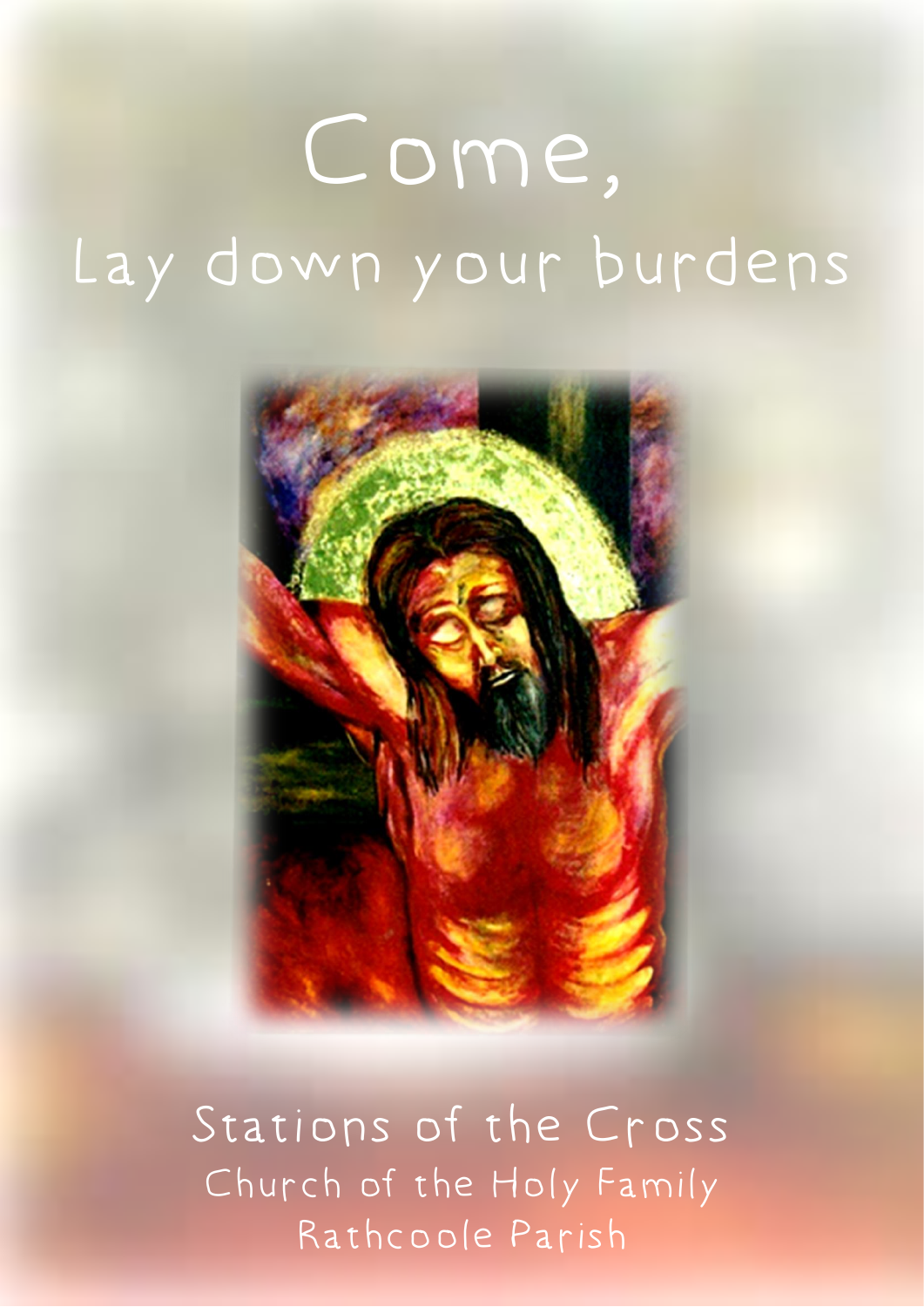# **Stations of the Cross – Rathcoole Parish**

**Welcome:** Life may be compared to a journey and along the way we learn from others who have gone ahead of us and whose experience can speak to us. It reminds us that we also learn from those who walk with us, sharing the road. As people of faith, we trust that we are not alone on this journey and that, in fact, our closest companion is Jesus who has not only gone ahead of us but also still walks with us. Our stations of the Cross are journeying with Jesus to His death and Resurrection. We come as we are, and we gather from where we are as pilgrims. There could be a variety of reasons for us to pray the Stations – from needing God's help to opening ourselves up to get to know God more.



**A suggestion. As you come to pray these new Stations we invite you to bring a small pebble in your pocket and, as we journey through the stations, you can move the pebble through your fingers and reflect on any burdens, concerns and, indeed, crosses that are in your heart. As we make our way through the Stations become aware of Christ's suffering, His pain, His love for us. This act of love shows us that we are not alone – Jesus is right here with us, strengthening us, comforting us and sharing our sufferings with us. Along the way if you feel the freedom to leave down your pebble then we encourage you to do so.**

We hope that these stations will bring you on a pilgrim journey, walking quietly and reflectively, mindful of our inner selves, the place where our God dwells.

**I Jesus is Condemned to Death** We adore you, O Christ, and we bless you Because by your holy cross, you have redeemed the world

"A third time Pilate said to them, "Why, what evil has Jesus done? I have found in him no ground for the sentence of death; I will therefore have him flogged and then release him." But they kept shouting that he should be crucified; and their voices prevailed. So, Pilate gave his verdict that their demand should be granted, and he handed Jesus over to be crucified. (Luke 23:22-24)

I sometimes wonder is it ever good when the mob has its way? But it is very hard to resist when everybody seems to be going the one way, it is difficult to set yourself apart, to do the thing you know to be right.

Jesus, I often get angry at injustice, at the hypocrisy around me, at the failure of leaders to be honest and fair. But I also know that there are other times when I just do what suits me and I don't think too much about the consequences. I need Your help to be true to myself. Please let me follow Your way and not the way of Pilate or the mob.

**II Jesus takes up his Cross** We adore you, O Christ, and we bless you Because by your holy cross, you have redeemed the world

"Then Pilate handed him over to them to be crucified. So they took Jesus who carried the cross by himself to what is called The Place of the Skull, which in Hebrew is called Golgotha." (John 19:16-17)

Sometimes life does not make sense, especially when people are asked to carry burdens that are not of their own making and to live with things over which they have no control. Where is the fairness in that?

Jesus, I don't understand why life is sometimes so hard. At times it seems as if God just doesn't care. But You trusted Your Father and never lost faith in His goodness. When I must face my cross, let me know that You

carry it with me and help me to trust and believe that somehow good can come from it.



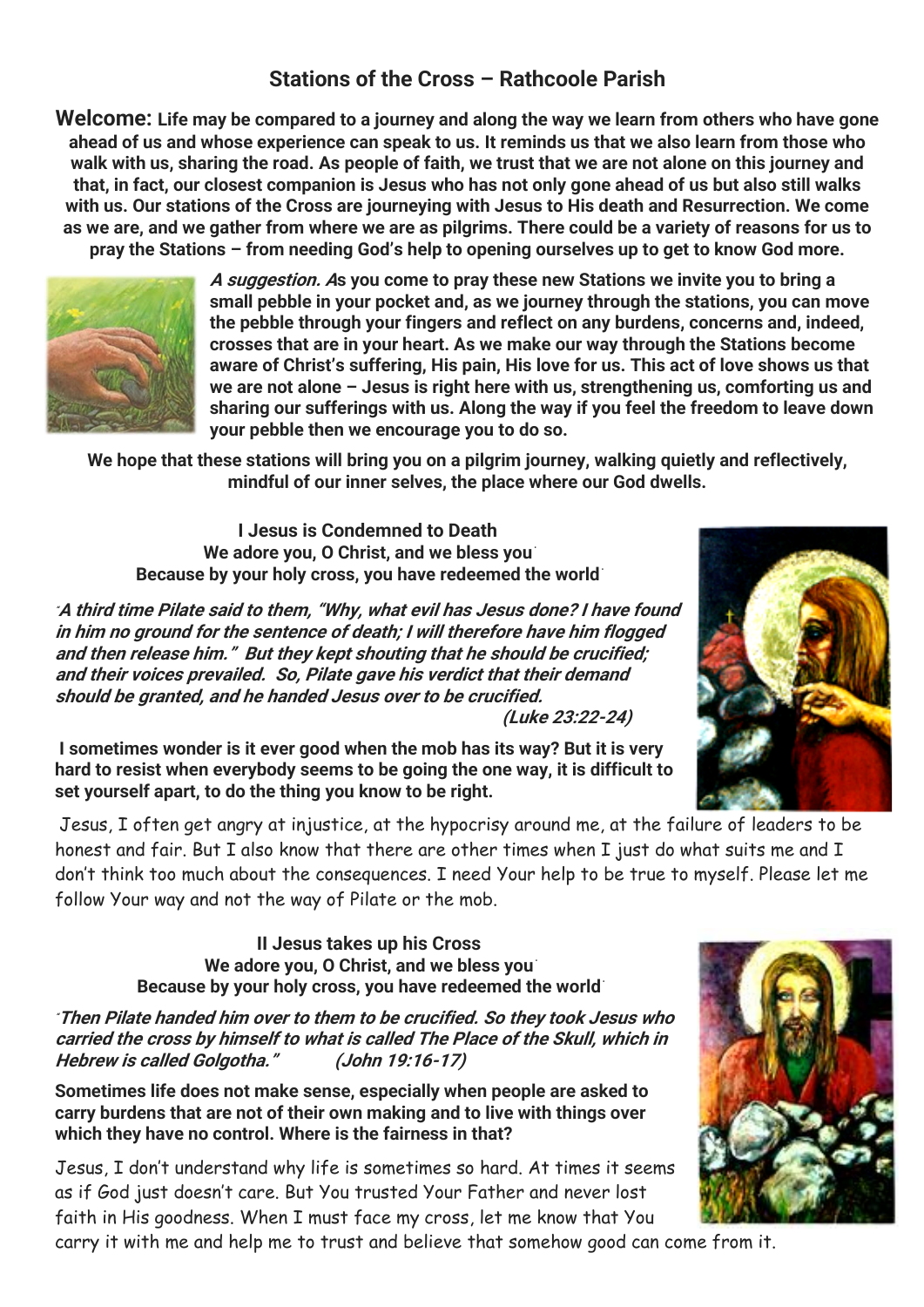#### **III Jesus falls the First Time** We adore you, O Christ, and we bless you Because by your holy cross, you have redeemed the world

#### I was pushed hard, so that I was falling, but the Lord helped me. The Lord is my strength and my might; he has become my salvation." (Ps 118:13-14)

It is not hard to imagine how people can feel completely overwhelmed by the problems that have come their way: no job, family breakdown, ill health. People have experienced many other problems during pandemics - such as loss, isolation, anxiety and fear. We hold in prayer all who may feel overwhelmed.

Jesus, I am concerned about some of my friends and the people I know who find it really hard to go on. In Your love and compassion reach out to them and help them to take each day as it comes.

# **IV Jesus meets his Mother**

We adore you, O Christ, and we bless you Because by your holy cross, you have redeemed the world

"After they had presented their son Jesus in the Temple, Simeon, a just and holy man, blessed them and said to his mother Mary, "This child is destined for the falling and the rising of many and to be a sign that will be opposed and a sword will pierce your own soul too." (Luke 2:34-35)

Being a parent is a blessing. Parents and grandparents are wonderful, most of the time! They do so much, they are there for you, and they just get on with the business of treating you as if you are all that matters in the world. It is very easy to take them for granted. We dearly miss those who are no longer with us.

Mary, you loved Jesus with a mother's love and your suffering on His way of the cross is unspeakable. Open our eyes to see your Son as you see Him and give us the courage to share Him with others.

**V Simon of Cyrene Helps Jesus to Carry his Cross** We adore you, O Christ, and we bless you Because by your holy cross, you have redeemed the world

"As they went out, they came upon a man from Cyrene named Simon; they compelled this man to carry Jesus' cross." (Matthew 27:32)

Opportunities to help others come our way all the time. Often, we do not welcome them and sometimes we would prefer if we could just be left alone. But we all know how good it is to be helped and how grateful we feel when someone is there for us. In our community there are and have been so many un-thanked Simons, we bring them to mind and say thanks.

Simon, we do not know anything about you except that on this one day you found yourself helping a poor, beaten and abused prisoner. There is a lesson

here for us about what it means to be a real hero, to be an inspiration, and it has nothing to do with fanfares and admirers. It is just about being there for others. Saint Simon, pray for us that we might follow your example.





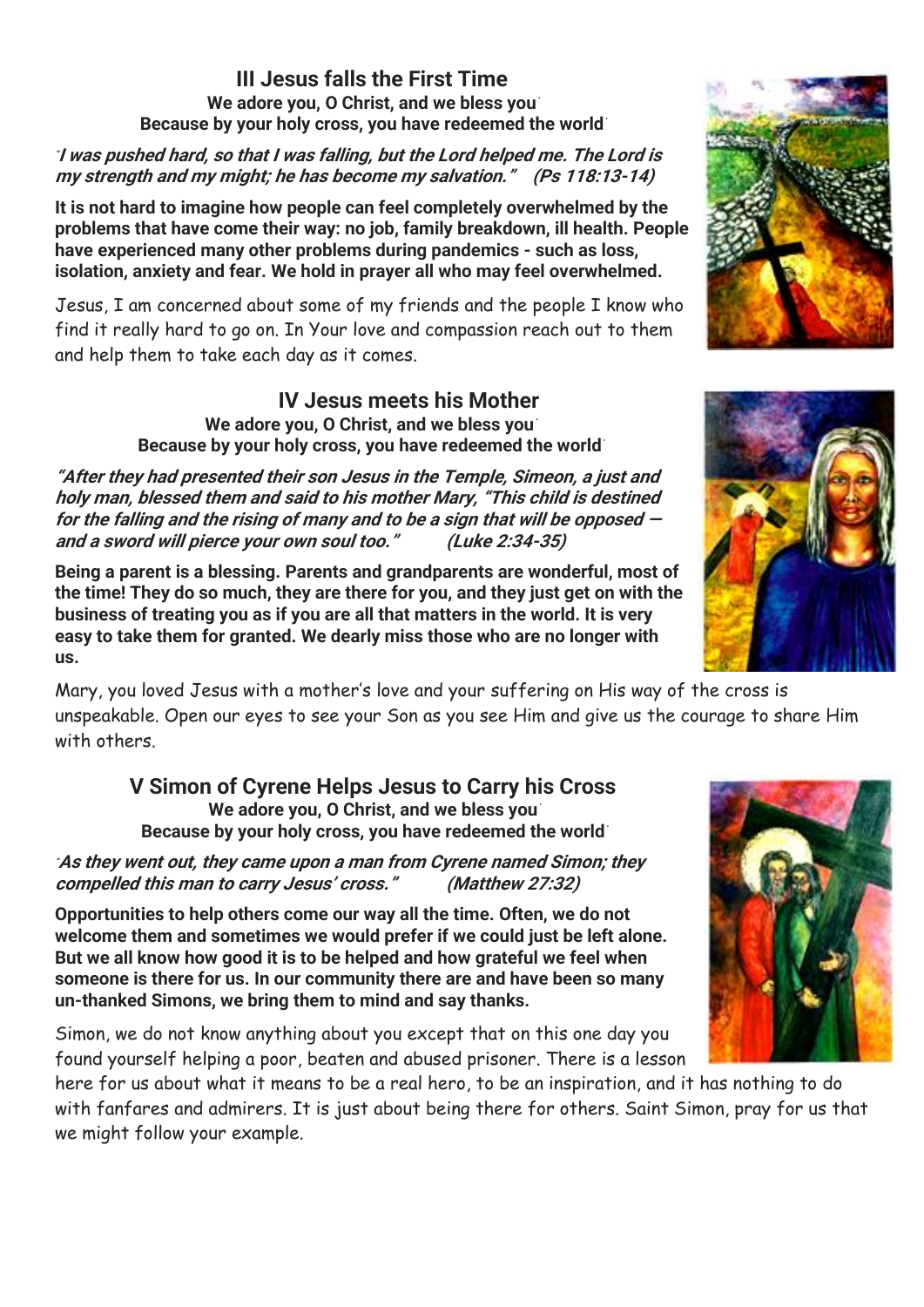## **VI Veronica wipes the face of Jesus** We adore you, O Christ, and we bless you Because by your holy cross, you have redeemed the world

"And when was it that we saw you a stranger and welcomed you, or naked and gave you clothing? And when was it that we saw you sick or in prison and visited you?' And the king will answer them, 'Truly I tell you, just as you did it to one of the least of these who are members of my family, you did it to me.' (Matthew 25:38-40)

Veronica is not mentioned in the Scriptures, but her story is one of the many that appear in the tradition of the Church. It is a story of tender-hearted love and compassion, and it is repeated because we need to know that in the face of human cruelty, suffering and violence, there are brave, good people to remind us that one simple gesture of love means that God is always present to us.

Veronica, thank you for being there and for having the heart to do something rather than nothing when faced with this scene of sadness and sorrow. Pray for us to the Lord that we too will always have the generosity and courage to do what we can to show our concern for those who suffer.

> **VII Jesus falls the Second Time** We adore you, O Christ, and we bless you Because by your holy cross, you have redeemed the world

"Be gracious to me, O Lord, for I am in distress; my eyes waste away from grief, my soul and body also. For my life is spent with sorrow, and my years with sighing; my strength fails because of my misery, and my bones waste away." (Ps 31:10-11)

The prayers in the Book of Psalms are helpful because they show us how Jesus prayed and they remind us that even if things are going well for us there are many for whom the struggle seems too much. As we imagine Jesus falling again, we remember that we are all children of God and that it is good to pray for and with all those who are in need.

Jesus, I to fall on my journey. Lots of things seem to trip me up. At times it is my pride, other times it is self-doubt and lack of trust in You. The worst is when I feel I have been pushed and I am overcome with anger. Help me when I am down to get back up, to leave aside my hurt and anxiety and to move ahead, knowing You will always hear me when I call.

> **VIII Jesus comforts the Women of Jerusalem** We adore you, O Christ, and we bless you Because by your holy cross, you have redeemed the world

'My soul is bereft of peace; I have forgotten what happiness is; so I say, "Gone is my glory, and all that I had hoped for." The thought of my affliction brings me down! My soul continually thinks of it and is bowed down within me. But this I call to mind, and therefore I have hope: The steadfast love of the Lord never ceases, his mercies never come to an end; they are new every morning; great is your faithfulness.' (Lamentations 3:17-23)

When Jesus meets the women who are weeping for Him, He speaks words of comfort to them. He reminds them that their grief must not distract them from paying attention to what matters in their own lives.

Jesus, it is extremely easy to lose my way; there is so much going on, so many people wanting me to go different paths, to try different things. There is so much anxiety and concern that I am





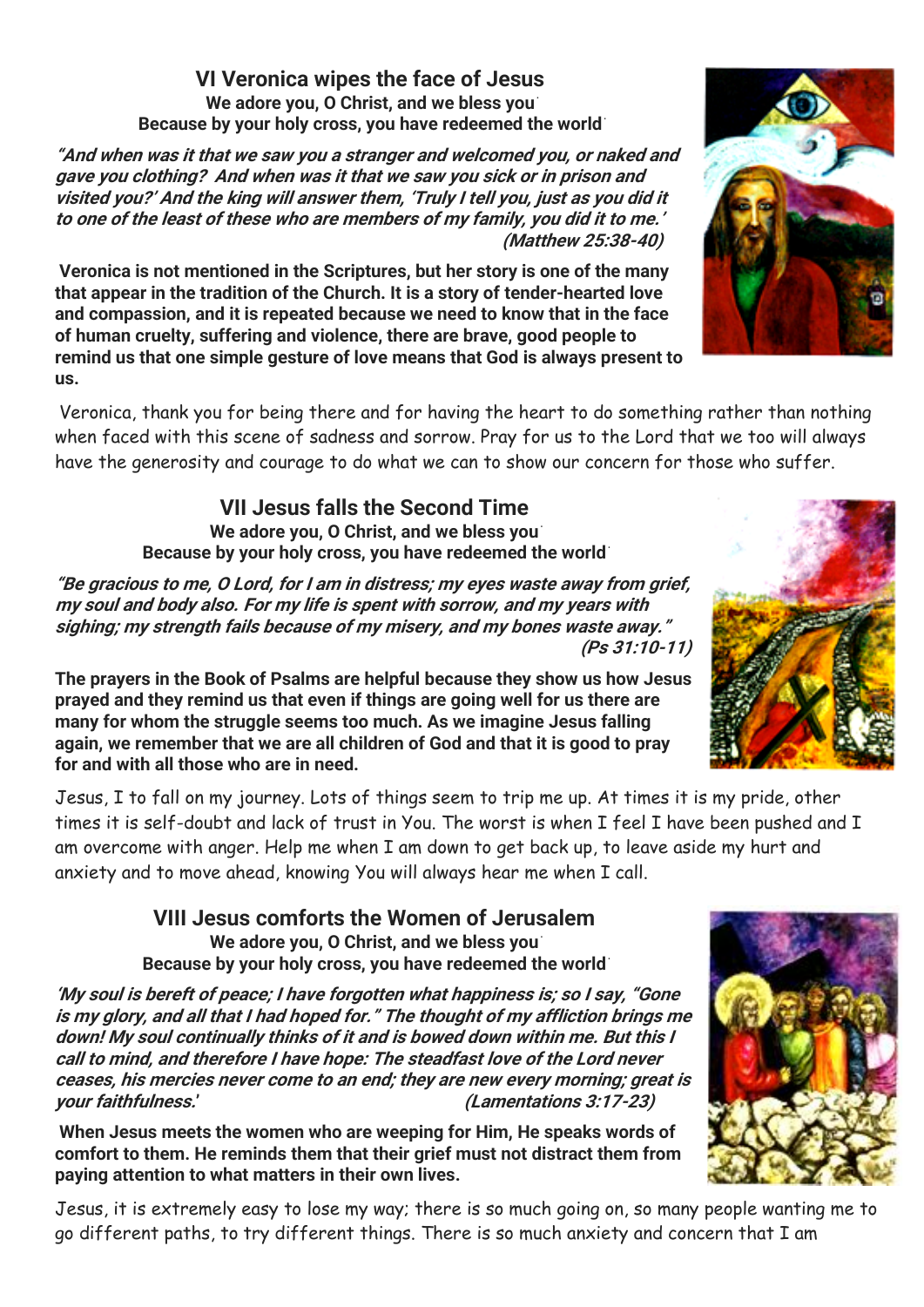tempted to let it overpower me. When I become confused or uncertain and am troubled by doubts or worry remind me that You are the Way, the Truth, and the Life.

#### **IX Jesus Falls the Third Time** We adore you, O Christ, and we bless you Because by your holy cross, you have redeemed the world

"The Lord is the everlasting God, the Creator of the ends of the earth. He does not faint or grow weary; his understanding is unsearchable. He gives power to the faint and strengthens the powerless. Even youths will faint and be weary, and the young will fall exhausted; but those who wait for the Lord shall renew their strength, they shall mount up with wings like eagles, they shall run and not be weary, they shall walk and not faint." (Isaiah 40:28-31)

As Jesus draws near to the end it seems that he simply cannot continue. We think; Why should he go on? What's the point? What good can come of this?

Jesus, there are times when I just want to run away, when I cannot be bothered any more. I feel hassled and want to give up. I can feel that hope is a distant and unwelcome commodity. At those times I need you to speak quietly to me about the value of seeing things through to the end and trusting, that even when my efforts appear to fail, You are always supporting me, even at the lowest of times and always there to lift me up.

> **X Jesus is Stripped of His Garments** We adore you, O Christ, and we bless you Because by your holy cross, you have redeemed the world

"Then the Lord said to me 'My grace is sufficient for you, for power is made perfect in weakness'. So, I will boast all the more gladly of my weaknesses, so that the power of Christ may dwell in me. Therefore, I am content with weaknesses, insults, hardships, persecutions, and calamities for the sake of Christ; for whenever I am weak, then I am strong." (2 Cor 12:9-10)

The people who want to kill Jesus think that having the ability to humiliate another human being means they are powerful. They are wrong. It simply means they are foolish and blind. Jesus in His life of loving service to the weak and the needy, shows that the power of God is at work, in ways we do not expect.

Jesus, every day all over the world there are people who suffer humiliation, torture, false imprisonment and even death, simply because of their beliefs, their gender, their race or religion. There are those in our own community who may feel isolated or forgotten. As Your followers, may we always work to uphold the dignity of every person, and may we never abuse positions of power.

> **XI Jesus is Nailed to the Cross** We adore you, O Christ, and we bless you Because by your holy cross, you have redeemed the world

"When they came to the place that is called The Skull, they crucified Jesus there with the criminals, one on his right and one on his left. Then Jesus said, "Father, forgive them; for they do not know what they are doing." (Luke 23:33-34)

John Lennon wrote a great song called Imagine. Maybe we could add a verse: 'Imagine a world where people forgive each other and never seek revenge.' For many that is just wishful thinking. For Jesus it was how He lived and died.

Jesus, forgiveness is challenging work and at times it seems impossible. So, we need You to help us understand that it is, in the first place, not something we





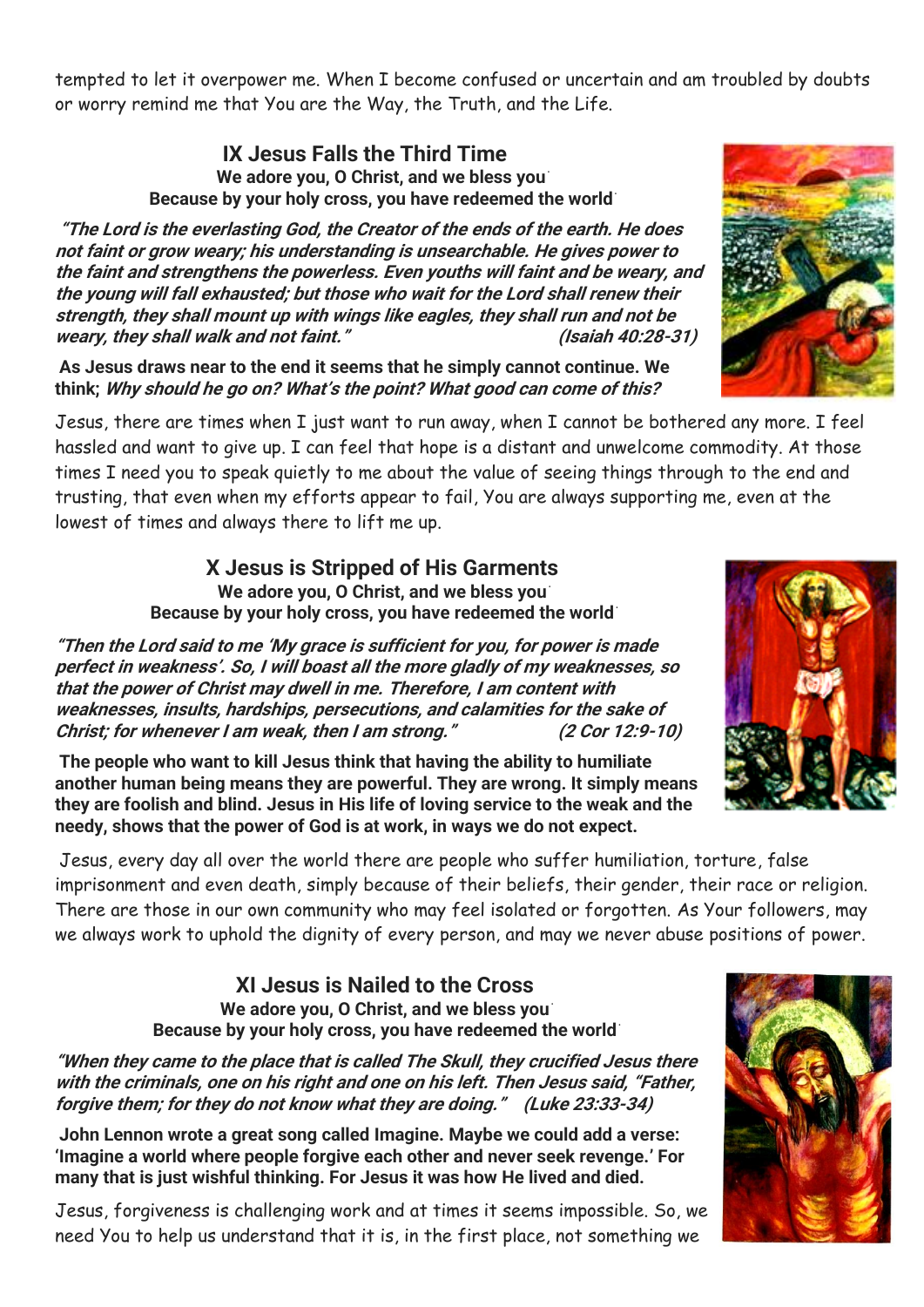do but something we receive; it is a gift from God who loves us totally. Maybe then we will be able to forgive others, as You have forgiven us.

## **XII Jesus Dies on the Cross** We adore you, O Christ, and we bless you Because by your holy cross, you have redeemed the world

"When it was noon, darkness came over the whole land until three in the afternoon. At three o'clock Jesus cried out with a loud voice, "My God, my God, why have you forsaken me?…" Then Jesus gave a loud cry and breathed his last. And the curtain of the temple was torn in two, from top to bottom. Now when the centurion, who stood facing him, saw that he had died in this way, he said, "Truly this man was the Son of God" (Mark 15:33-39)

Why was it dark when Jesus died? After all it was only three in the afternoon. And what does it mean that the temple curtain was torn in two? The events around the death of Jesus, help us to think about it, not just as an episode in

history, but as something that spells the end of darkness, as Jesus, the light of the world, returns to His Father and opens the way to God for everyone.

Jesus, You know what it is to feel abandoned, You have been through the deepest darkness we can imagine. When we are feeling lost and alone, let Your light shine upon us so that we can find our way back to You. Help us to be bearers of Your light to others.

> **XIII Jesus is taken down from the Cross** We adore you, O Christ, and we bless you Because by your holy cross, you have redeemed the world

"Joseph of Arimathea, a respected member of the council, went boldly to Pilate and asked permission for the body of Jesus to be taken down from the cross. When Pilate learned from the centurion that Jesus was dead, he granted the body to Joseph. Then Joseph brought a linen cloth and took the body down." (Mark 15:42-46)

Joseph of Arimathea, was a highly respected man who risked his good reputation by asking for permission to bury Jesus. Everyday ordinary people show extraordinary courage and kindness in ways that never make the headlines. When have I shown or felt this kindness?

Joseph, you appear suddenly in the story and we find out that you are a person of great goodness who is brave enough to do the decent thing. Sometimes we know what we should do but we don't do it because we "don't have the time", we worry what others may think or we fear it may ask too much of us. Joseph, pray to the Lord for us that we will always have the courage of our convictions and be courageous witnesses to the faith we profess.

> **XIV Jesus is Buried in the Tomb** We adore you, O Christ, and we bless you Because by your holy cross, you have redeemed the world

"They took the body of Jesus and wrapped it with the spices in linen cloths, according to the burial custom of the Jews. Now there was a garden in the place where he was crucified, and in the garden there was a new tomb in which no one had ever been laid. And so, because the tomb was nearby, they laid Jesus there.' (John 19:40-42)

Now the broken and bruised body of Jesus who gave hope to everyone with whom He dealt, is being buried quickly in a borrowed tomb by the few friends He has left. Our faith tells us that death is not the end. The one who came that we might have life is Risen!







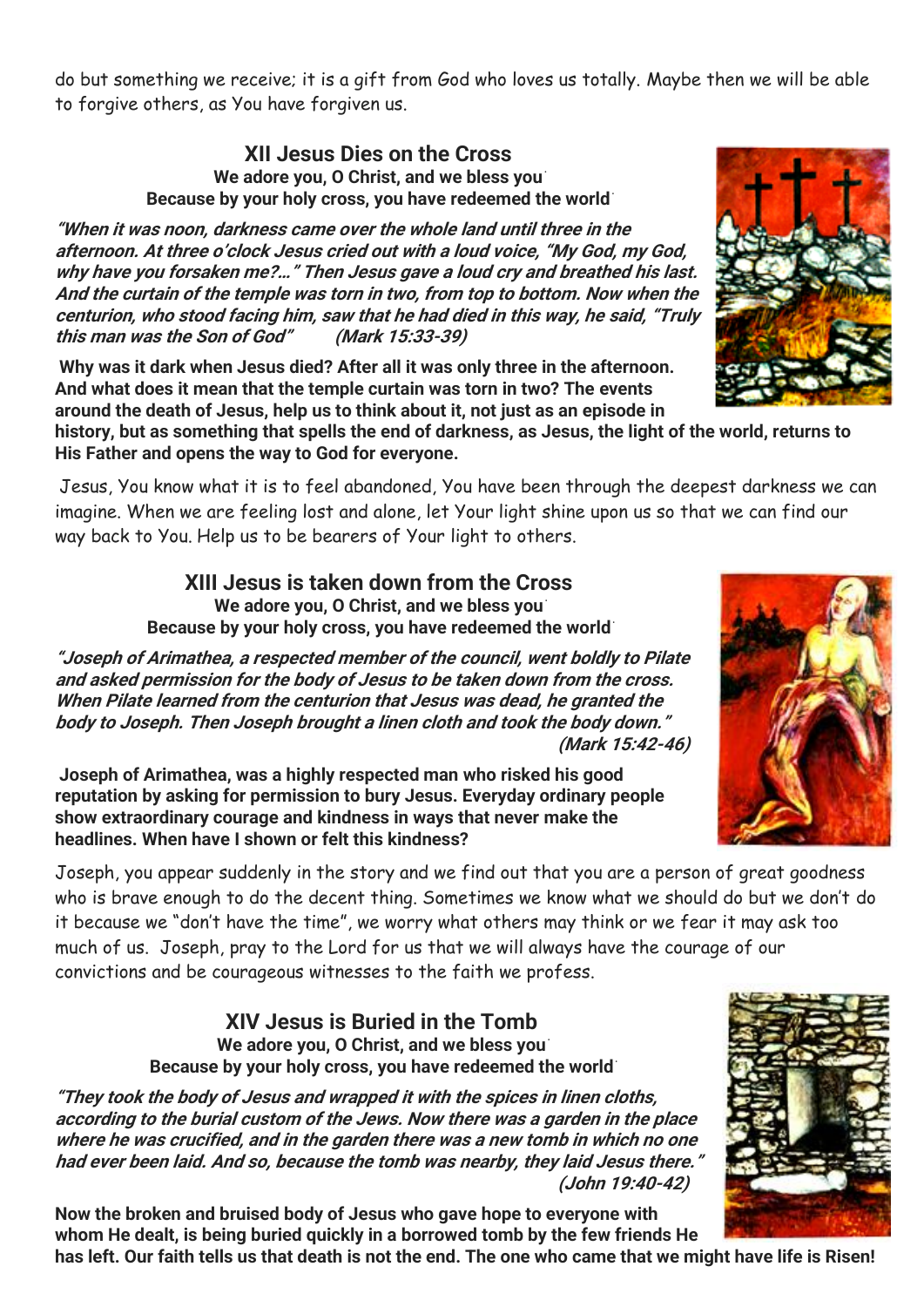Jesus, as we come to the end of this journey make us understand that it is really only the beginning. Your rising from the dead on Easter Sunday teaches us that love never ends. You give us hope and joy through the power of Your Holy Spirit that lives in us. By that same Spirit deepen our faith in You so that we may become the people You want us to be.

**Thank You** for sharing this short journey with us.

We end our Stations of the Cross knowing that we continue our journey together – never alone. Our loving brother Jesus walks always with us. We end our pilgrimage laying down our burdens before the One who loves us unconditionally.

May we always journey as one family of faith, with courage and commitment, love and compassion, generosity, and hope, and in the sureness that love conquers all.



# **Through the Easter Triduum we journey towards our 15th Station – The Resurrection**

## In 2000, Pope St. John Paul II urged Catholics to add a 15th station, Christ's Resurrection, to the Stations of the Cross.

## Many parishes that have a 15th Station omit it on Good Friday.

Lord, Jesus, we look to tomorrow with hope in Your Resurrection. We know that the tomb will be empty. You have won the victory over death.

Worthy are You to receive honour and glory. We give thanks for the seeds of resurrection which are being sown in hearts today. For the food and help sent to the war-torn areas. We thank You for the peacemakers - keep them safe. We thank you for the people of goodwill everywhere,

who long for Your justice and look for it daily with hope.

We believe You will make a new heaven and a new earth.

We know You dwell with and within us. Please wipe away every tear and bring new life to our world. We pray in Your holy name. Amen.